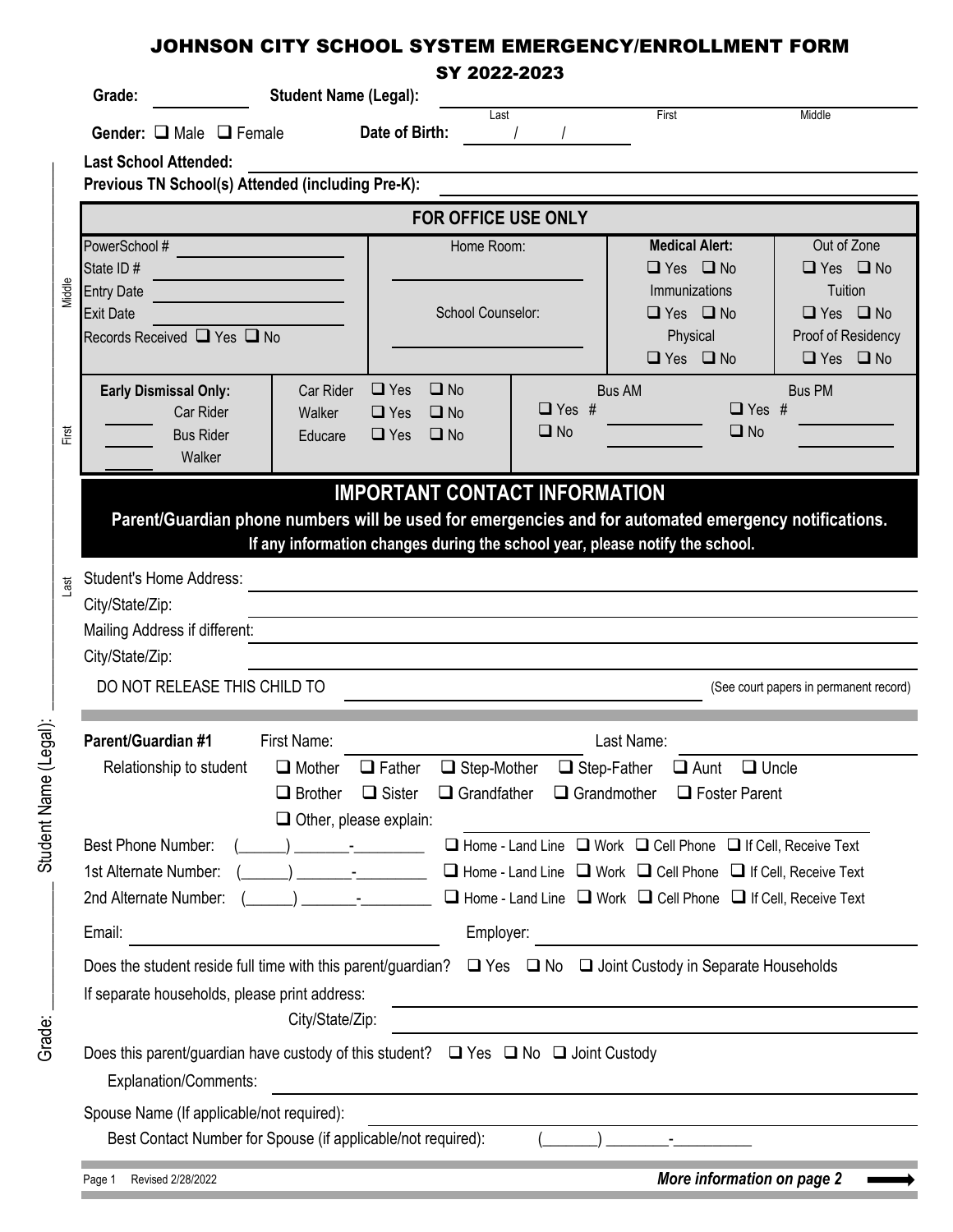| <b>Parent/Guardian #2</b>                                                   | First Name:<br>Last Name:                                                                                                                                                                                                                                                                                                                                                                                                                   |                       |
|-----------------------------------------------------------------------------|---------------------------------------------------------------------------------------------------------------------------------------------------------------------------------------------------------------------------------------------------------------------------------------------------------------------------------------------------------------------------------------------------------------------------------------------|-----------------------|
| Relationship to student                                                     | $\Box$ Mother<br>$\Box$ Father<br>$\Box$ Step-Mother<br>$\Box$ Step-Father<br>$\Box$ Aunt<br>$\Box$ Uncle<br>$\Box$ Sister<br>$\Box$ Grandfather<br>$\Box$ Grandmother<br>$\Box$ Brother<br>$\Box$ Foster Parent<br>$\Box$ Other, please explain:                                                                                                                                                                                           |                       |
| <b>Best Phone Number:</b><br>1st Alternate Number:<br>2nd Alternate Number: | $\Box$ Home - Land Line $\Box$ Work $\Box$ Cell Phone $\Box$ If Cell, Receive Text<br>$\Box$ Home - Land Line $\Box$ Work $\Box$ Cell Phone $\Box$ If Cell, Receive Text<br>$\Box$ Home - Land Line $\Box$ Work $\Box$ Cell Phone $\Box$ If Cell, Receive Text                                                                                                                                                                              | Grade:                |
| Email:                                                                      | Employer:                                                                                                                                                                                                                                                                                                                                                                                                                                   |                       |
|                                                                             | Does the student reside full time with this parent/guardian? $\square$ Yes $\square$ No $\square$ Joint Custody in Separate Households<br>If separate households, please print address:<br>City/State/Zip:                                                                                                                                                                                                                                  |                       |
| <b>Explanation/Comments:</b>                                                | Does this parent/guardian have custody of this student? $\Box$ Yes $\Box$ No $\Box$ Joint Custody                                                                                                                                                                                                                                                                                                                                           |                       |
|                                                                             | Spouse Name (If applicable/not required):<br>Best Contact Number for Spouse (if applicable/not required):                                                                                                                                                                                                                                                                                                                                   | Student Name (Legal): |
| First Name:                                                                 | <b>Additional Emergency Contact #3</b><br>$\square$ No<br>$\Box$ Yes<br>Do you want to add an additional contact for emergencies and automated emergency notifications?<br>Last Name:<br>Lasi                                                                                                                                                                                                                                               |                       |
| Relationship to student                                                     | $\Box$ Mother<br>$\Box$ Step-Mother<br>$\Box$ Step-Father<br>$\Box$ Aunt<br>$\Box$ Father<br>$\Box$ Uncle<br>$\Box$ Sister<br>$\Box$ Grandfather<br>$\Box$ Grandmother<br>$\Box$ Brother<br>$\Box$ Foster Parent<br>$\Box$ Other, please explain:                                                                                                                                                                                           |                       |
| Best Phone Number:<br>1st Alternate Number:<br>2nd Alternate Number:        | $\Box$ Home - Land Line $\Box$ Work $\Box$ Cell Phone $\Box$ If Cell, Receive Text<br>$\Box$ Home - Land Line $\Box$ Work $\Box$ Cell Phone $\Box$ If Cell, Receive Text<br>$\lambda$ $\sim$ $\lambda$<br>Eirst<br>$\Box$ Home - Land Line $\Box$ Work $\Box$ Cell Phone $\Box$ If Cell, Receive Text                                                                                                                                       |                       |
| Email:                                                                      | Employer:<br><u> 1989 - Johann Harry Barn, mars ar breist fan de Amerikaansk kommunent fan de Amerikaanske kommunent fan de A</u>                                                                                                                                                                                                                                                                                                           |                       |
|                                                                             | If parents cannot be reached, please call:                                                                                                                                                                                                                                                                                                                                                                                                  |                       |
| <b>1st Contact:</b>                                                         | Name:<br>Phone: $($<br>$\begin{picture}(20,20)(-0.0,0) \put(0,0){\line(1,0){10}} \put(15,0){\line(1,0){10}} \put(15,0){\line(1,0){10}} \put(15,0){\line(1,0){10}} \put(15,0){\line(1,0){10}} \put(15,0){\line(1,0){10}} \put(15,0){\line(1,0){10}} \put(15,0){\line(1,0){10}} \put(15,0){\line(1,0){10}} \put(15,0){\line(1,0){10}} \put(15,0){\line(1,0){10}} \put(15$<br><u> 1989 - Johann Stein, mars an t-Amerikaansk kommunister (</u> |                       |
| Relationship: $\Box$ Mother                                                 | $\Box$ Step-Mother<br>$\Box$ Step-Father<br>$\Box$ Father<br>$\Box$ Uncle<br>$\Box$ Aunt<br>$\Box$ Sister<br>$\Box$ Grandfather<br>$\Box$ Grandmother<br>$\Box$ Brother<br>$\Box$ Foster Parent<br>$\Box$ Other, please explain:                                                                                                                                                                                                            | Middl                 |
| 2nd Contact:                                                                | Phone: $($<br>$\begin{array}{ccc} \end{array}$ -<br>Name:                                                                                                                                                                                                                                                                                                                                                                                   |                       |
| Relationship: $\Box$ Mother                                                 | $\Box$ Step-Mother<br>$\Box$ Step-Father<br>$\Box$ Father<br>$\Box$ Aunt<br>$\Box$ Uncle<br>$\Box$ Sister<br>$\Box$ Grandfather<br>$\Box$ Brother<br>$\Box$ Grandmother<br>$\Box$ Foster Parent<br>$\Box$ Other, please explain:                                                                                                                                                                                                            |                       |
| u algalgang                                                                 | $M = \frac{1}{2}$                                                                                                                                                                                                                                                                                                                                                                                                                           |                       |

| Page 2 |  | Revised 2/28/2022 |
|--------|--|-------------------|
|--------|--|-------------------|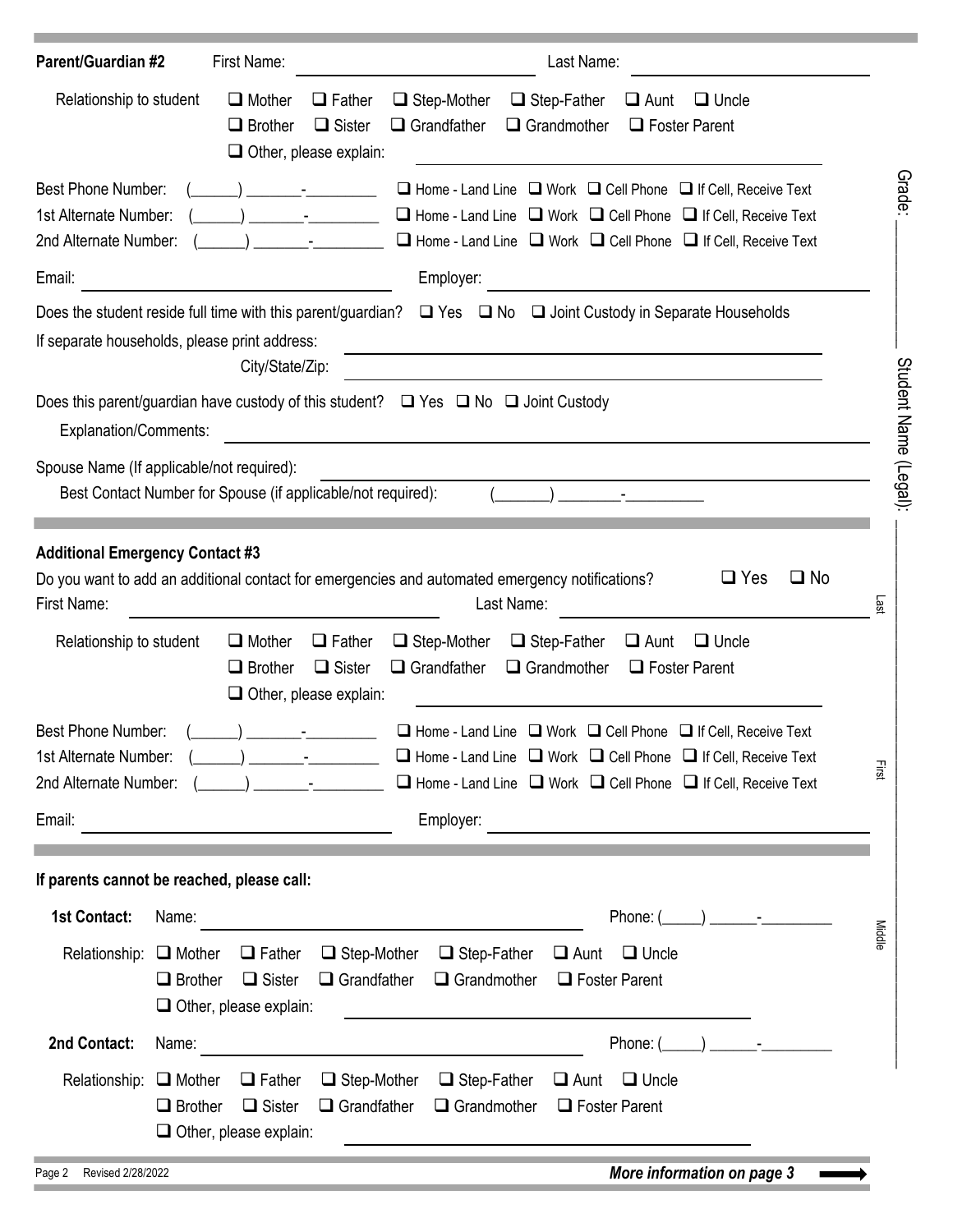| <b>Military</b>                                                                      |                   |                                   | Is your child an active duty military dependent?<br>$\Box$ Yes<br>$\square$ No<br>Is your child a National Guard military dependent?<br>$\Box$ Yes<br>$\square$ No<br>Is your child a reserve military dependent?<br>$\Box$ Yes<br>$\square$ No                                                                                                                                                                                                                                                                                                                  |                       |
|--------------------------------------------------------------------------------------|-------------------|-----------------------------------|------------------------------------------------------------------------------------------------------------------------------------------------------------------------------------------------------------------------------------------------------------------------------------------------------------------------------------------------------------------------------------------------------------------------------------------------------------------------------------------------------------------------------------------------------------------|-----------------------|
| <b>Siblings</b>                                                                      | 1<br>2<br>3<br>4  |                                   | Grade:<br>Grade:<br>Grade:<br>Grade:                                                                                                                                                                                                                                                                                                                                                                                                                                                                                                                             | Grade:                |
| $\overline{\phantom{a}}$<br>$\Box$<br>$\Box$<br>$\Box$<br>$\Box$<br>$\Box$<br>$\Box$ | A campsite        | In an automobile                  | Where does your child stay at night? (Please check one)<br>Home/Apartment owned or rented by parent(s)/Guardian(s)<br>With a relative or friend (family does not have a residence)<br>In housing that is inadequate (i.e. no electricity, running water, etc.)<br>Other housing (please explain):                                                                                                                                                                                                                                                                | Student Name (Legal): |
|                                                                                      |                   |                                   | Are you a student under the age of 18 who lives apart from your parents/guardians?<br>$\Box$ Yes<br>$\square$ No                                                                                                                                                                                                                                                                                                                                                                                                                                                 |                       |
|                                                                                      |                   |                                   | Have you received books from Imagination Library?<br>$\Box$ Yes<br>$\square$ No                                                                                                                                                                                                                                                                                                                                                                                                                                                                                  | Last                  |
|                                                                                      | $\Box$ Yes        | $\square$ No                      | At various times during the school year, Johnson City Schools (JCS) and a variety of media outlets<br>request permission to film, video tape and photograph in our schools. They subsequently publish,<br>broadcast or use these materials, which often include images and depictions of students, as well as<br>student work products. If you consent and grant permission for your child's likeness or work products to be<br>used/featured by the school, JCS or electronic or social media, please check "Yes." If you do not consent,<br>please check "No." | Eirs                  |
|                                                                                      | $\Box$ Yes        | $\square$ No                      | My child's photograph and/or work products may be printed in the school's yearbook.                                                                                                                                                                                                                                                                                                                                                                                                                                                                              |                       |
|                                                                                      | $\Box$ Yes        | $\square$ No                      | My child's name, gender, school, grade, home room teacher, parent/guardian name, address, and phone<br>number (unless unlisted) may be made available upon request as directory information.                                                                                                                                                                                                                                                                                                                                                                     |                       |
|                                                                                      | $\Box$ Yes        | $\square$ No                      | I understand I am responsible for lost and damaged books and/or computer devices.                                                                                                                                                                                                                                                                                                                                                                                                                                                                                | Middle                |
|                                                                                      | $\Box$ Yes        | $\square$ No                      | My child receives additional services at school.                                                                                                                                                                                                                                                                                                                                                                                                                                                                                                                 |                       |
|                                                                                      |                   |                                   | A Health Information Card must be completed on all students.                                                                                                                                                                                                                                                                                                                                                                                                                                                                                                     |                       |
|                                                                                      |                   |                                   | I certify that all information on this form is true and correct.                                                                                                                                                                                                                                                                                                                                                                                                                                                                                                 |                       |
|                                                                                      |                   | <b>Parent/Guardian Signature:</b> | Date:                                                                                                                                                                                                                                                                                                                                                                                                                                                                                                                                                            |                       |
| Page 3                                                                               | Revised 2/28/2022 |                                   | Notes on page 4                                                                                                                                                                                                                                                                                                                                                                                                                                                                                                                                                  |                       |

è

×